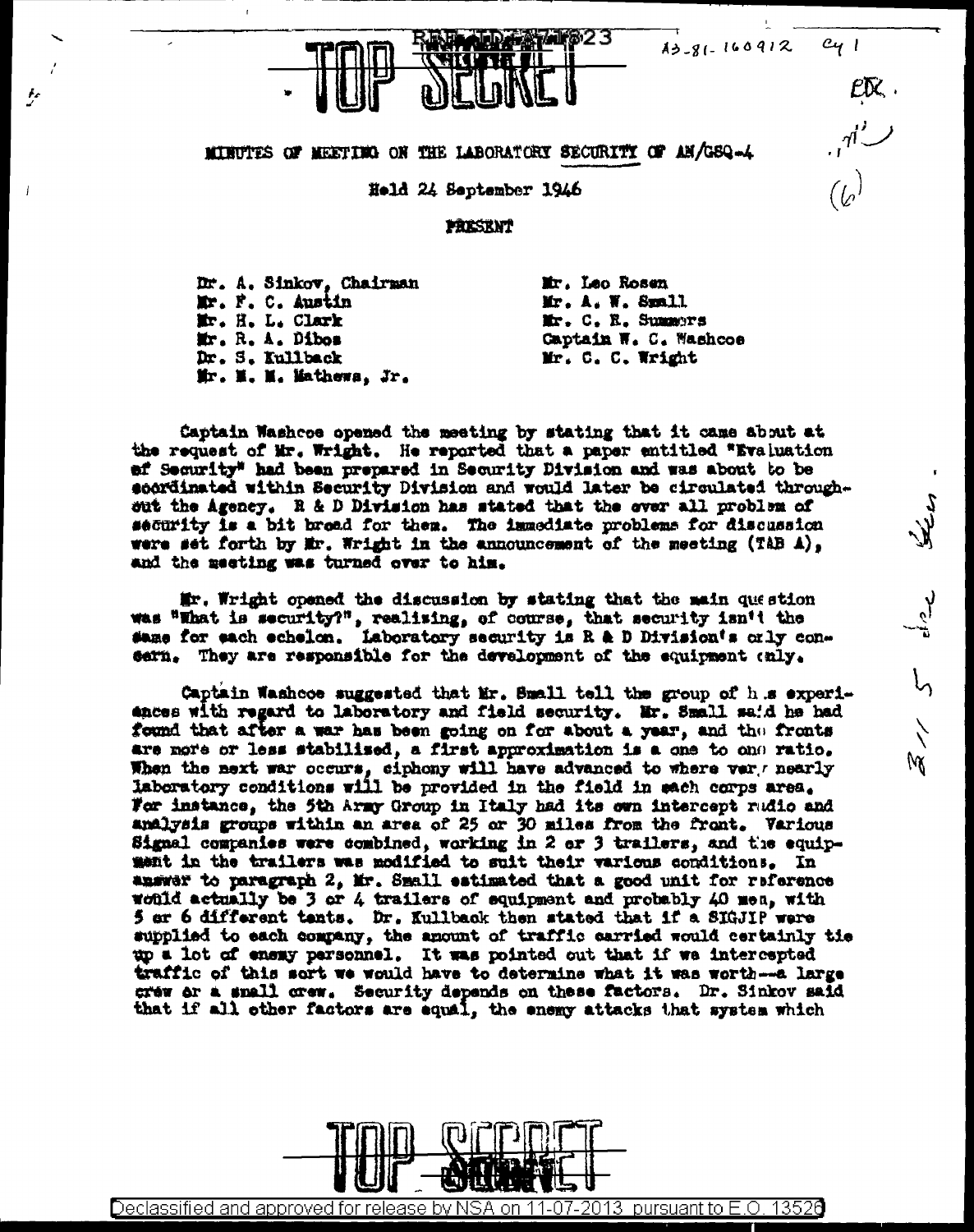

t i

requires less people; however, the enemy would not hesitate if it needed the information. Br. Small exchasized that we must either take the position that the enemy is limited in personnel or alse take the position that he has unlimited personnel, and he falt that Security Division should tale it for granted that we assume he is unlimited. If we were fighting defersively and being pushed back, security would come "snowballing downhill" and this is a danger that we must foresee.

Mr. Rosen said that in the laboratory solution you have two irroducibles-men and length of time. The more people--the faster the solution. Therefore, the transfer to the field amounts to additional people and a faster solution. Mr. Small added that it would depend on the state of the war. Mr. Austin further added that machines are susceptible to human errors and that 'his must also be considered in setting the hours of security. Mr. Wright replied that rules are set up to take sare of the latter; but, nevertheless, the rutio ef laboratory to field security has now been reduced to less than one,

Mr. Wright reported that on the basis of the request R & D Division made of Security Division regarding use of the TDS principle, R & D Division is now devising a method of determining how the scrambler is to be male, its weight, its security in length of time, etc. A 10-unit scrambler is presently being used, and it has been decided that 100 units would be the maximum that could be utilized. The problem now is to choose the proper value between 10 and 100 elements and still maintain the 15 pounds.

Dr. Kullback said he thought the best guide for development on the AW/GSQ-4 would be some definite indication from the people for whom it is being developed whether they would prefer more security or less weight. Dr. Sinkov stated that the Ground Forces have been complaining that they have had no indication of what progress we have made on the cryptographic plan (SIGIRA). He suggested that they be provided with a statement of the difficulties on the AN/GSQ-4 and advised that we can give them incressed security if they will permit the weight limitation to be raised. Mr. Small added that we still would not be able to state the security. Captair Washcoe brought up the fact that the question of weight is governed by AR 85( $-25$ . The military characteristics are what someone would like to have, we strive toward them, and one of the three following results is obtained- $-$  (1) We can fully meet military requirements; (2) Military requirements are met only fairly well, but the result is much better than anything presently known; or  $(3)$  We can be so far from military requirements that they will have nothing to do with it. Mr. Small replied that all we can do is to give the user an estimate of the security if the field conditions are "such and such," and that under special conditions, the security will not be as great,

Mr. Small also asked if the use of TDS could be eliminated. Mr. Mathews then raised the question of whether we are going to do anything and whether we are going to spend more money if it will never be any good. Dr. Sinkov asked if the TDS and converter equipment combined would be secure. Mr. Mathews replied that the two dimensions, frequency and time position, are more or less unrelated in the two best equipments.

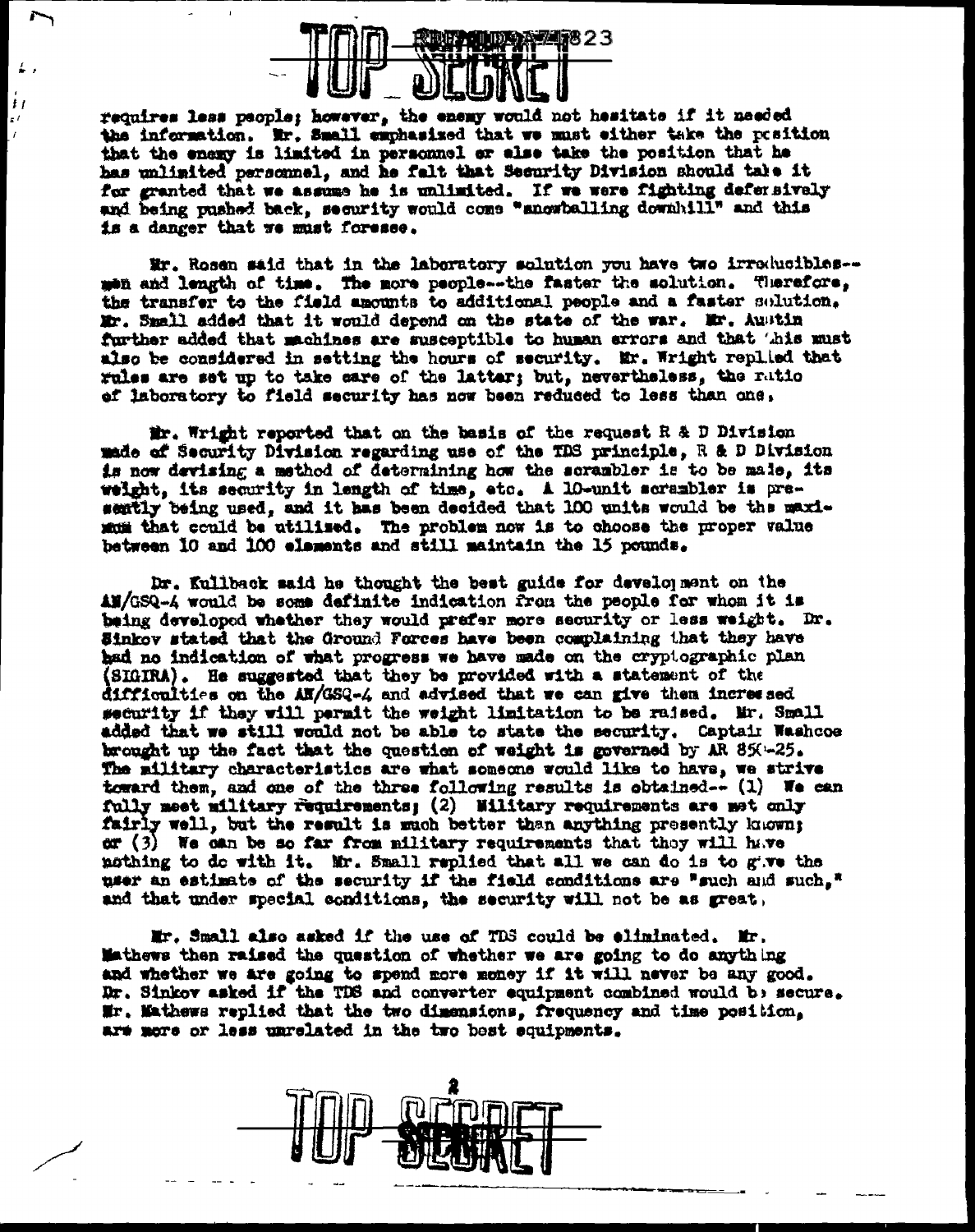

Dr. Sinkov said that what we are searching for is some equation or weighting method, so we can arrive at some number for designating security. At the moment we have no sure-fire method of determining it, as there are all kinds of factors tending to invalidate any result. Mr. Wright stated that most of the variables had been eliminated, and Mr. Small repl'ed that this is the best that can be done. Mr. Small then asked if there isn't some agreement that could be reached between the two divisions, to permit reaching some sort of conclusion. We must consider security against the seemingly best enemy, and we must assume that he has equipment as good as ou's. If that is so, field security can never be greater than laboratory security.

Captain Washcoe stated that we have nothing now that is suitable for the AM/GSQ-L, and asked if the SIGJIP is good enough in the meantime. The Ground Porces do want equipment, and in the event of another war, we must have some device to use. Captain Washcos further stated that he considers the SIGJIP a failure because it does not work, rather than because it does not provide enough security. Mr. Austin raised the question of whether we should make the SIGJIP better or design a new machine.

Captain Washcos continued that we have to think--"Would this device give them something or would they be better off without it?" The information handled by the device, transmitted under proper controls and proper rules, would be tactical information not having long range value. It might, however, effer information which would later be transmitted in a higher security system. thus giving a break into the higher system. Information transmitied by low echelons would be of a nature that would not require a long period of security.

Mr. Austin brought up the question of conferences between regiments. companies, and platoons in battle. Captain Washcoe stated that a net would be set up enabling this to be done. Mr. Wright asked for a definition of "radio net." Captain Washoos replied that a net consists of seve al stations, one being the central station. "A", the central station, can tale with "B" and "C", and "B" and "C" can talk with each other. The point was brought up that if the latter is true, it actually is a conference. Dr. Sincov replied that if "B" and "C" couldn't talk to each other, operation would be very limited.

Mr. Wright brought up an entirely different problem, involving the factors in a, and b, of paragraph 3. The inherent security of the AN/TRA-16 is in the technique of transmission, provided that the enemy is rot in the line of the transmission beam. Mr. Small said that the Germans rad estimated two years security on beam teletype, but we were able to collect the traffic and read it to great advantage. It was stated that the problem in the AM/TRA-16 is the recording of the material. The only way the traffic can be interpreted is by listening to the plain text. Any security evaluation will have to be made when the problem of recording the traffic is solved. Mr. Mathews stated that there was no point in discussing 3a. and 3b. on the basis of the foregoing discussion. Mr. Small added that line of sight transmission beamed on the horizon would be out of the question unless it was infra-red.

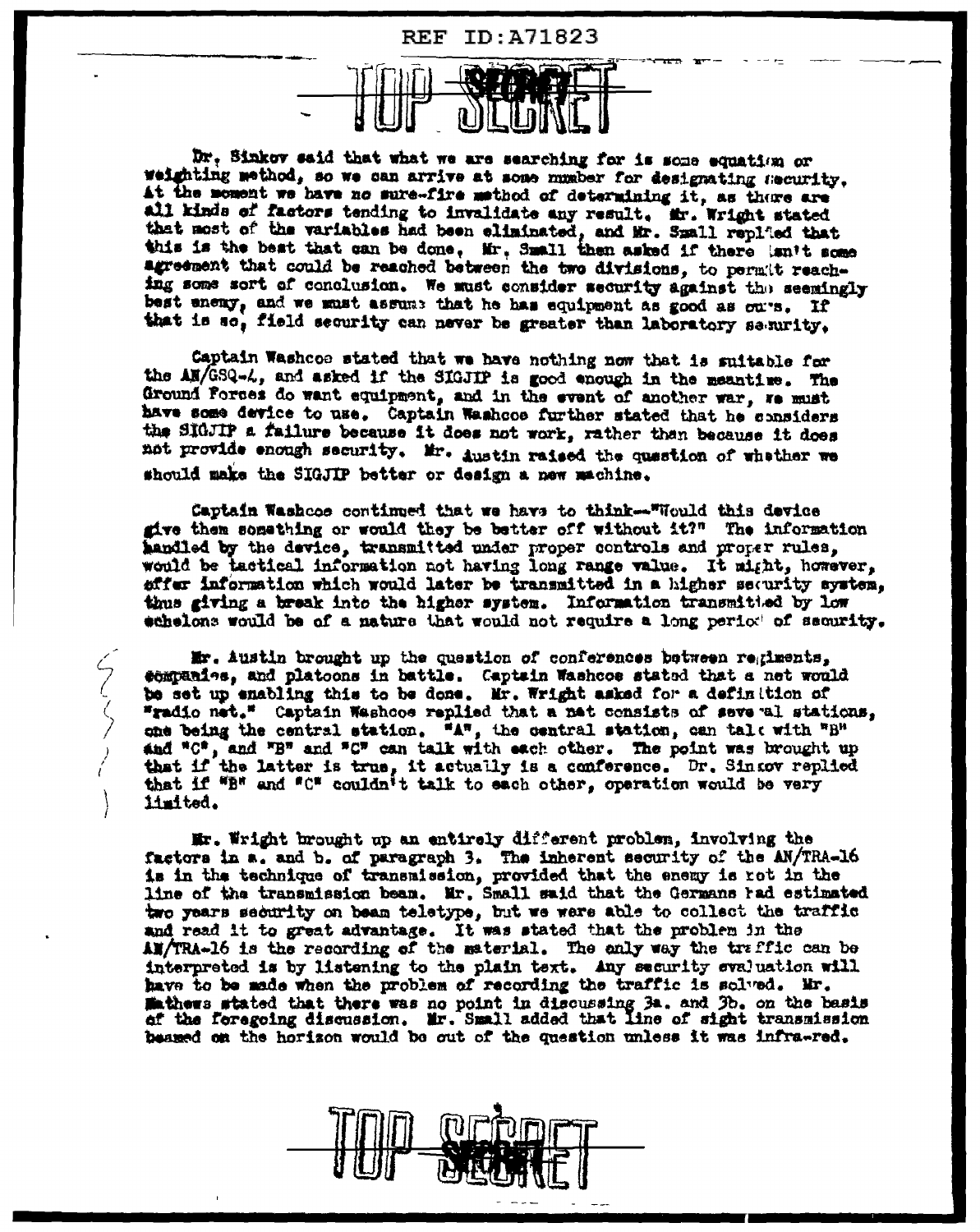

Dr. Sinkov drew the following conclusions: R & D Division has within the laboratory a method of making a statement regarding the ratio involved in considering the security: Security Division must have something to provide the Ground Forces in the way of equipment in the near future; we will do the best we can to meet militar, characteristics and give the best security we can. Ir. Clark added that no matter what decision was made now, we would still be faced with the same problem with the Air Forces. The Air Forces very definitely have a transmission problem.

Captain Washooe stated that integrated equipment directly ties together the security and transmission elements. The AN/TRA-16 is in itself an integrated piece of equipment. An opinion had been expressed by Mr. Friedman that an integrated equipment could be described as an equipment with all its parts functioning as a unit in such a way that the complete equipment would cease sperating if the aryptographic feature were removed. The Air Forces disagree with this interpretation because they do not want to consider radio equipment as cryptographic equipment. Nevertheless, this is the ASA definition as it now stands, and Staff is defending it. Mr. Mathews stated that the AN/TRA-16 would not function without the key generator, but that it could be medified se as to make possible a key setting which would reduce the affect of the exypto-mechanism to zero. Gaptain Washoos added that a plain wafer could also be thrown in and that it would produce the same effect.

Mr. Wright closed the meeting by stating that the only solution is to do the best we can on the SIGJIP. Dr. Sinkov said the whole problem of field versus laboratory security would be set aside, and Captain Washcoe added that R & D Division could go through with their estimates and indicate the laboratory security afforded.

4

R. A. DIBOS Technical Staff Security Division